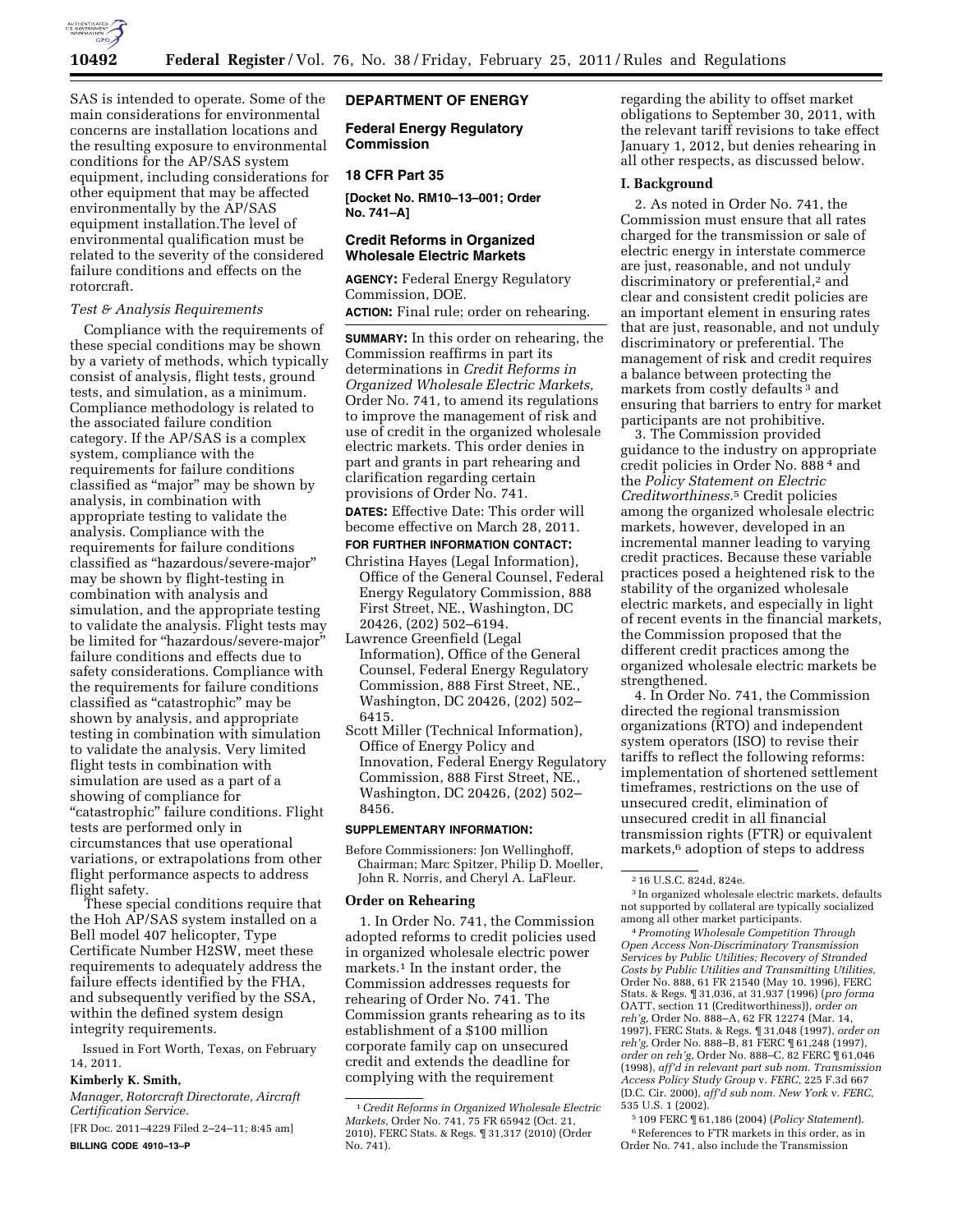the risk that RTOs and ISOs may not be allowed to use netting and set-offs, establishment of minimum criteria for market participation, clarification regarding the organized markets' administrators' ability to invoke ''material adverse change'' clauses to demand additional collateral from participants, and adoption of a two-day grace period for "curing" collateral calls.

5. Requests for rehearing were filed by the New York Independent System Operator, Inc. (NYISO), Morgan Stanley Capital Group Inc. (Morgan Stanley), Financial Marketers,<sup>7</sup> the American Public Power Association (APPA), East Texas Cooperatives, Six Cities,8 Midwest Transmission Dependent Utilities (Midwest TDUs),<sup>9</sup> Twin Cities,10 and Southern California Edison Company (SCE). The New York Transmission Owners filed an answer.11

### **II. Discussion**

### *A. Use of Unsecured Credit*

#### 1. Requests for Rehearing

6. Six Cities and Morgan Stanley seek rehearing of the Commission's requirement that each ISO and RTO revise its tariff provisions to reduce the extension of unsecured credit to no more than \$50 million per market participant and \$100 million per corporate family.12

7. Morgan Stanley argues that the Commission should eliminate the \$50 million market participant cap. Morgan Stanley contends that the separate caps—\$50 million for a market participant and \$100 million for a

8Six Cities are comprised of the Cities of Anaheim, Azusa, Banning, Colton, Pasadena, and Riverside, California.

9Midwest TDUs are comprised of Indiana Municipal Power Agency, Madison Gas & Electric Company, Missouri River Energy Services, Southern Minnesota Municipal Power Agency and WPPI Energy.

10Twin Cities are comprised of Twin Cities Power, LLC, Twin Cities Energy, LLC, TC Energy Trading, LLC, Cygnus Energy Futures, LLC, and Summit Energy, LLC.

11The New York Transmission Owners are comprised of Central Hudson Gas & Electric Corporation, Consolidated Edison Company of New York, Inc., Long Island Power Authority, New York Power Authority, New York State Electric & Gas Corporation, Niagara Mohawk Power Corporation d/b/a National Grid, Orange and Rockland Utilities, Inc., and Rochester Gas and Electric Corporation. 12Order No. 741, FERC Stats. & Regs. ¶ 31,317 at

P 49–57.

corporate family—will encourage entities to reconfigure their corporate structures to avoid the \$50 million per entity cap and instead use the \$100 million corporate family cap. Morgan Stanley asserts that such a structure will increase costs to market participants, making the \$50 million cap illusory and generating unnecessary burdens for ISOs and RTOs without a corresponding benefit.13

8. Conversely, Six Cities argue that the Commission should eliminate the \$100 million corporate family cap. They assert that the Commission did not provide a rational explanation for permitting affiliated entities to impose a greater degree of risk than individual entities, and so should not have allowed the \$100 million corporate family cap. Six Cities also argues that the \$100 million corporate family cap could run up to \$600 million if there was a default in every ISO/RTO.14

### 2. Commission Determination

9. The Commission grants rehearing on this issue. Specifically, the Commission is persuaded that an entity reconfiguring its corporate structure, to avoid the \$50 million single-entity cap and to instead take advantage of the \$100 million corporate family cap, raises a significant risk that is inconsistent with Order No. 741's intent to lower risk. Additionally, the Commission has taken into consideration Six Cities' point that affiliated entities should not be able to impose a greater risk to the stability of organized wholesale markets than individual entities. We agree that the cumulative danger posed by a \$100 million corporate family cap on the use of unsecured credit poses an unacceptable risk to the organized wholesale electric markets; many market participants either themselves or through subsidiaries participate in multiple markets. We agree with Six Cities that the default of a single entity could result in a significant cumulative unsecured exposure if we were to allow the higher \$100 million corporate cap for unsecured credit originally permitted in Order No. 741. Socializing such losses to other market participants could lead to even more significant market disruption than merely the default of a single entity. The Commission therefore grants rehearing and finds that the limit on the use of unsecured credit should be no more than \$50 million per entity, including

the corporate family to which an entity belongs.15 This is the approach originally suggested by the Commission in its Notice of Proposed Rulemaking 16 and the Commission is persuaded it should return to this proposal.

### *B. Elimination of Unsecured Credit for Financial Transmission Rights Markets*

## 1. Requests for Rehearing

10. APPA, Midwest TDUs, and Six Cities request rehearing on the Commission's elimination of unsecured credit in the FTR markets.17 They argue that the Commission erred in eliminating unsecured credit for all participants, particularly load-serving entities.

11. APPA and Midwest TDUs argue that the elimination of unsecured credit in FTR markets will make it financially prohibitive for load-serving entities to obtain and hold long-term FTRs of ten years or more (LTTR).18 They contend that this is inconsistent with the Commission's responsibilities, under section 217(b)(4) of the Federal Power Act (FPA) 19 and Order No. 681,20 to enable load-serving entities to secure firm transmission rights on a long-term basis for long-term power supply arrangements to serve their load. At a minimum, they contend, the Commission should direct RTOs and ISOs to implement Order No. 741 in compliance with section 217(b)(4) and Order No. 681. Further, APPA and Midwest TDUs argue that they be allowed to request exemptions under Order No. 741 to ensure that a loadserving entity's access to LTTRs is not impaired.

12. Midwest TDUs further argue that ISOs and RTOs manage risk in the FTR markets by determining the creditworthiness of individual FTR market participants. Moreover, Midwest TDUs contend that load-serving entities are less of a credit risk because their bond resolutions give explicit payment

Congestion Contracts (TCC) markets in NYISO and the Congestion Revenue Rights (CRR) markets in California Independent System Operator (CAISO).

<sup>7</sup>Financial Marketers are comprised of Energy Endeavors LP, Big Bog Energy, LP, Gotham Energy Marketing, LP, Rockpile Energy, LP, Coaltrain Energy, LP, Longhorn Energy, LP, GRG Energy, LLC, MET MA, LLC, Pure Energy, Inc., Red Wolf Energy Trading, LLC, Jump Power, LLC, Silverado Energy LP, JPTC, LLC, Blue Star Energy, LLC, and Tower Research Capital LLC.

<sup>13</sup>Morgan Stanley, November 22, 2010 Request for Rehearing at 4–5 (Morgan Stanley Request).

<sup>14</sup>Six Cities November 19, 2010 Request for Rehearing at 12–14 (Six Cities Request).

<sup>15</sup>While a corporate family may choose to have a single member company participate in an RTO/ ISO's market, or instead opt to have more than one do so, in either case, the single entity or multiple entities together will have a cap of no more than \$50 million.

<sup>16</sup>*See Credit Reforms in Organized Wholesale Electric Markets,* Notice of Proposed Rulemaking, 75 FR 4310 (Jan. 27, 2010), FERC Stats. & Regs. ¶ 32,651, at P 19 (2010).

 $^{17}\rm{Order}$  No. 741, FERC Stats. & Regs.  $\P$  31,317 at P 70–79.

<sup>18</sup>APPA November 19, 2010 Request for Rehearing at 1–3, 4–9 (APPA Request); Midwest TDUs November 22, 2010 Request for Rehearing (Midwest TDUs Request).

<sup>19</sup> 16 U.S.C. 824q(b)(4).

<sup>20</sup> *Long-Term Firm Transmission Rights in Organized Electricity Markets,* Order No. 681, FERC Stats. & Regs. ¶ 31,226, *reh'g denied,* Order No. 681–A, 117 FERC ¶ 61,201 (2006).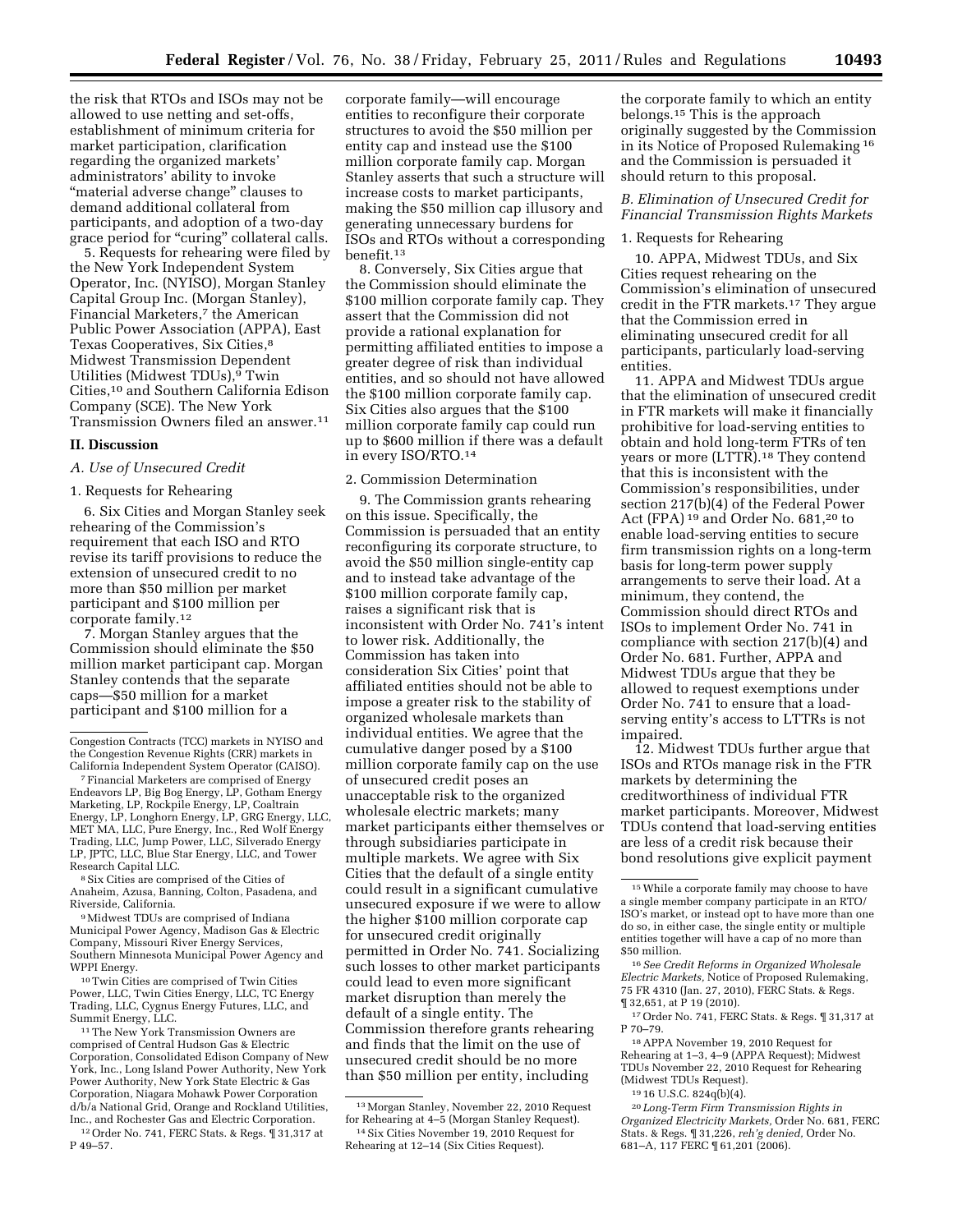priority to energy and transmission market service providers over bondholders, in effect giving RTOs/ISOs a security interest in their accounts receivable. APPA also contends that, although the Commission noted the challenges in valuing FTRs, the Commission did not provide guidance in how to address that issue.

13. Six Cities contends that the Commission should not have eliminated unsecured credit for all types and holders of FTRs. Six Cities notes that the CAISO has two types of FTRs: allocated CRRs, which are used by loadserving entities to hedge congestion costs for purchases to serve the needs of native load customers, and auctioned CRRs, which may be purchased by any entity that satisfies CAISO's qualification criteria. Six Cities argues that CAISO should be allowed to differentiate between the two categories in setting credit requirements. Specifically, Six Cities argues that loadserving entities have no obligation to pay for allocated CRRs, thus cannot default. By eliminating unsecured credit for all FTRs without regard to the purpose for purchase, Six Cities argues that the Commission's decision is not reasoned decision-making as required by the Administrative Procedures Act.<sup>21</sup>

#### 2. Commission Determination

14. The Commission denies rehearing. The Commission is not persuaded that the elimination of unsecured credit in the FTR markets is inconsistent with the statutory directive to facilitate access to long-term FTRs. While section 217(b)(4) directs us to exercise our authority under the FPA to "enable[ ] loadserving entities" to "secure" FTRs "on a long-term basis,'' the statute does not require that we guarantee the availability of unsecured credit, and does not require that we ignore the risks posed by the use of unsecured credit. Denying unsecured credit does not prohibit load-serving entities from securing long-term FTRs, but rather merely requires use of some other form of financing, *e.g.,* the use of secured credit or the posting of collateral. Moreover, there is nothing in the record to indicate that acquisition of long-term FTRs will be prohibitively expensive. Our reason for eliminating reliance on unsecured credit in the FTR markets is to reduce risk to market participants, including risk to those market participants that are load-serving entities. Those seeking rehearing on this issue have failed to demonstrate that

this risk can and should be so readily discounted.

15. Nor is the Commission persuaded that unsecured credit in FTR markets should be allowed for certain market participants based on the ''purpose'' of the entity engaging in the FTR market. The FTR market exists to hedge, *i.e.,*  manage, risk, but there are no guarantees that such hedges, even for load-serving entities, will themselves have no risk. The risk of adverse FTR market outcomes and potential effects on market participants led us to take these actions initially, and are no more or less applicable to some participants than others based on the ''purpose'' of the participant.22 Finally, to the extent that certain FTRs have inherently low risk, we expect that the RTO and ISO's credit modeling will result in relatively low collateral requirements.

16. As to the question of how FTRs are valued, as we stated in Order No. 741, this issue is beyond the scope of this proceeding.23 Regarding the Midwest TDUs' argument that where bond resolutions give explicit payment priority to energy and transmission market service providers over bondholders, in effect giving RTOs/ISOs a security interest in their accounts receivable, first, it is not clear that such payment priority would apply in the event of a default in an FTR market. Furthermore, we are not persuaded that giving such payment priority would provide a level of security comparable to the elimination of reliance on unsecured credit.

### *C. Ability To Offset Market Obligations*

#### 1. Requests for Rehearing

17. Morgan Stanley, SCE, NYISO, and the New York Transmission Owners seek rehearing of the Commission's directive that, if an ISO/RTO wishes to allow netting of amounts owed to a market participant against amounts owed by that participant, the ISO/RTO must revise its tariff to include one of the following options: (1) Establish a central counterparty; (2) require market participants to provide a security interest in their transactions in order to establish collateral requirements based on net exposure; or (3) propose another alternative, which provides the same degree of protection as the two abovementioned methods.24

18. NYISO requests clarification that the Commission intended that, in the absence of a counterparty, security interest, or other alternative, netting would only be prohibited across product or service categories. If the Commission does not grant the clarification, NYISO requests rehearing, arguing that an ISO/RTO be allowed to net amounts owed against amounts receivable if supported by the doctrine of recoupment. NYISO contends that, under the doctrine of recoupment, it is inequitable for a debtor to enjoy the benefits of a transaction without also meeting its obligations, so a market participant's benefits from its sales within a category area are lawfully offset by its obligations related to its purchases within the same product category.25 NYISO argues that, in the event of a market participant's bankruptcy, the bankruptcy court would allow netting within a product or service category under the doctrine of recoupment.

19. SCE requests a similar clarification, and questions how ''gross obligations'' is defined. SCE states that the Commission was not clear whether requiring collateral posted to gross obligations would (i) allow for netting within a given market but not between markets, (ii) allow for netting for transactions deemed not to have participated in the markets (*e.g.* Eschedules), or (iii) disallow netting both within markets and across markets and require credit obligations to be determined on an absolute gross basis.26

20. SCE also requests that the Commission extend the time for compliance with this tariff revision until October 1, 2012, or alternatively, clarify that parties may move for an extension of time if needed.<sup>27</sup>

21. Morgan Stanley argues that ISOs and RTOs should not require market participants to post collateral to their gross obligations, especially if they are netting amounts owed against amounts receivable under their tariffs. Morgan Stanley contends that requiring collateral to gross obligations will be very expensive, without corresponding benefits. Morgan Stanley also asserts that ''other less costly (and at least as effective) options are available." <sup>28</sup> Morgan Stanley requests in the

<sup>21</sup>Six Cities Request at 3, 10–12 (citing *Petal Gas Storage, L.L.C.* v. *FERC,* 496 F.3d 695, 698 (D.C. Cir. 2007), and others).

<sup>22</sup>The analysis in this paragraph, and the prior paragraph, explains why, as a generic matter, we will not allow exemptions from this requirement of Order No. 741.

<sup>23</sup>Order No. 741, FERC Stats. & Regs. ¶ 31,317 at P 76.

<sup>24</sup> *Id.* P 116–22. The Commission also left open the possibility of setting credit requirements based on gross obligations. *Id.* 

<sup>25</sup>NYISO November 19, 2010 Request for Clarification or Rehearing at 4 (citing *In re Peterson Distributing, Inc.,* 82 F.3d 956 (10th Cir. 1996), and other cases). The New York Transmission Owners support NYISO's arguments. New York Transmission Owners December 8, 2010 Answer.

<sup>26</sup>SCE November 22, 2010 Request for

Clarification or Rehearing at 4 (SCE Request). 27 *Id.* at 5–6.

<sup>28</sup>Morgan Stanley Request at 6, generally 5–7.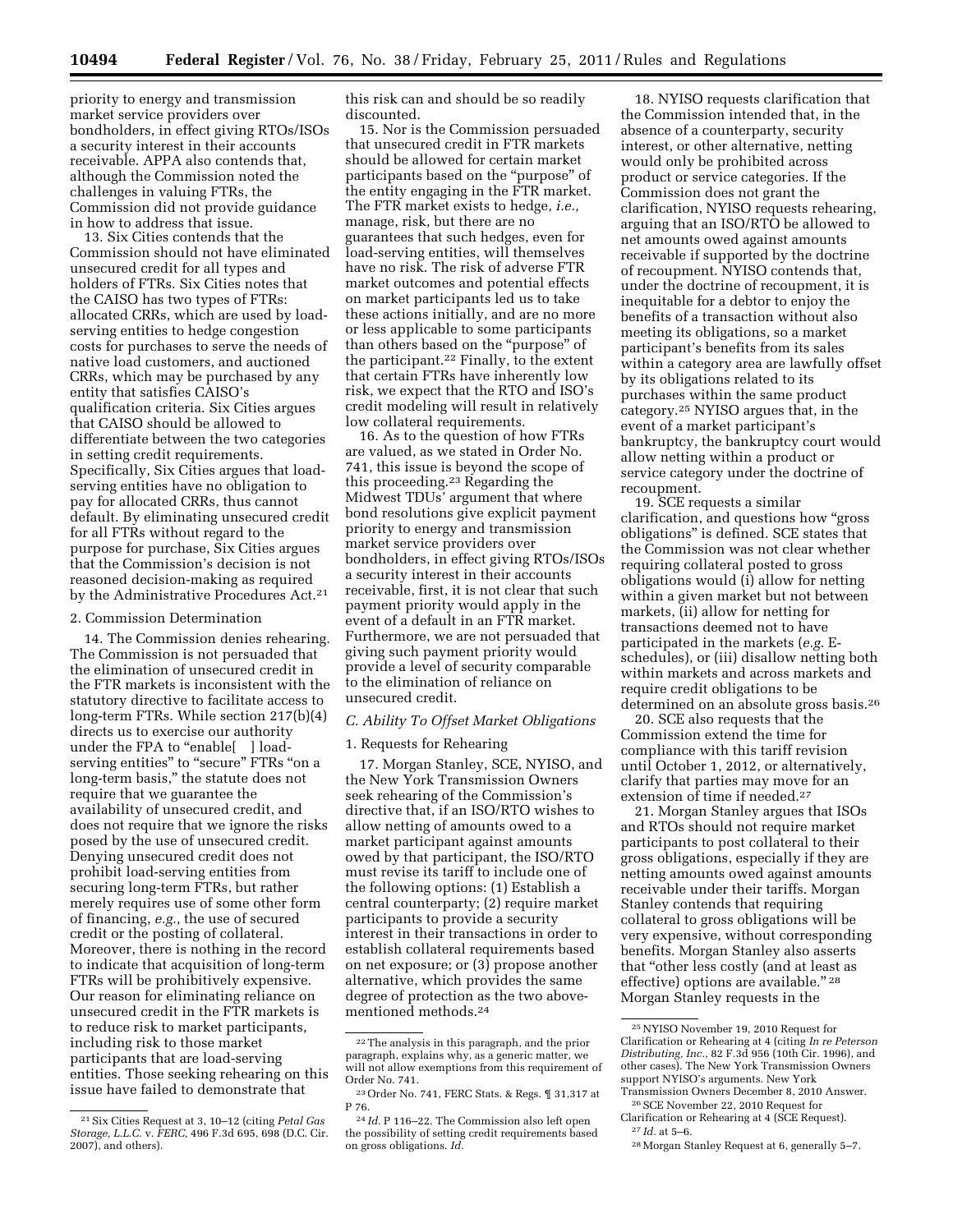alternative that if the Commission retains this requirement, then it should allow higher levels of unsecured credit to ameliorate the effects of this

### 2. Commission Determination

provision.

22. The Commission denies rehearing. In Order No. 741, the Commission established requirements to minimize risk in the event of bankruptcy (*i.e.,* the options noted in paragraph 117 of Order No. 741, and described above in paragraph 17) out of concern that the effect of a default could be exacerbated by a bankruptcy court decision that does not allow netting. Those concerns exist whether netting is performed within a market product category or across market categories. A market administrator must have legal support to net transactions, whether it serves as a counterparty, has been granted a security interest in the transactions, or employs some other solution, in the event of a legal challenge to set-off during a bankruptcy proceeding.29 The record before us does not clearly demonstrate that the availability of netting will depend on whether it is within or across product categories, and therefore we deny rehearing on this issue.

23. Our denial of rehearing is based in part on the testimony we received during the May 2010 technical conference. In response to questioning regarding set-off within product markets, Mr. Stephen Dutton suggested that a bankruptcy court would be most likely to allow netting within product categories if the ISO or RTO was acting in the same capacity with respect to amounts owed and amounts owing.30 In response to Mr. Dutton's comments, Mr. Harold Novikoff asserted that the bankruptcy court would look at a different issue, specifically, whether the ISO or RTO is a party to the transaction.31 Mr. Iskender Catto reiterated Mr. Novikoff's opinion, indicating that a court would look first to the identity of the counterparty, then the role served by the counterparty.32 Based on this testimony, we believe that netting within product categories may put an RTO or an ISO at risk, were it

to not adopt one of remedies we specified in Order No. 741.

24. The Commission also denies Morgan Stanley's request for rehearing on the issue of posting collateral based on gross obligations; this was merely one option presented in Order No. 741. The Commission provided two other options to meet its requirements on this matter and expressed its willingness to consider yet others that can be shown to provide the same degree of protections as the two other options set out in Order No. 741. In the absence of the RTO or ISO taking advantage of such options, it is appropriate that credit requirements be set based on gross obligations in order to minimize the risk, and costs, of market participant default and a bankruptcy court decision refusing to allow netting; anything less would not adequately protect the market and participants in the markets.

25. As to SCE's request that the Commission delay the required filing date of a compliance filing regarding this requirement to October 1, 2012, we believe that such an extension is excessive. However, we will extend the date for filing tariff revisions to comply with this requirement related to the ability to offset market obligations to September 30, 2011, with the relevant tariff revisions to take effect January 1, 2012.

### *D. Minimum Criteria for Market Participation*

### 1. Requests for Rehearing

26. APPA, Twin Cities, Six Cities, and Financial Marketers seek rehearing on the Commission's determination that each ISO and RTO should include in its tariff language that sets forth specific minimum participation criteria to be eligible to participate in the organized wholesale electric market, such as requirements related to adequate capitalization and risk management controls.33

27. APPA requests that the Commission instruct RTOs and ISOs to avoid unreasonable or onerous conditions on load-serving entities or provide specific exemptions for them if needed. APPA states that smaller, public power load-serving entities present ''minimal risk, and related costs,'' so they should not have to comply with unreasonable or onerous minimum criteria to participate in the market. Also, a default by such a participant would not pose a risk of significant market disruption.34

28. Twin Cities request that the Commission provide stronger guidance on minimum criteria, and require that the criteria be uniform across ISOs and RTOs. Twin Cities state that market participants that participate in several markets are burdened by participating in multiple stakeholder processes and they risk being treated differently by different markets. Twin Cities request that the Commission establish the minimum participation criteria, similar to that of the Commodity Futures Trading Commission (CFTC) and Securities and Exchange Commission (SEC), based on tangible net worth. Similar criteria, established by the Commission to apply to all ISO and RTO markets, would provide regulatory certainty, reduce risk, and promote the goal of Order No. 741.35

29. Six Cities requests that the Commission require that minimum participation criteria be tiered or calibrated based on the magnitude of a market participant's positions in the market. Because the size of a participant's positions has an effect on the size of a risk that it poses, there should be a correlation between the market participant's positions and the minimum criteria.36

30. Financial Marketers express concern that the minimum criteria will exclude small and mid-size companies, virtual traders, and new entrants from participating in the RTO/ISO markets. They contend that the Commission has praised such participants,37 and that customers in Midwest ISO have suffered higher prices since Midwest ISO began discouraging virtual trading by allocating high Revenue Sufficiency Guarantee (RSG) charges to virtual transactions.38 Financial Marketers further argue that the stakeholder process will not protect small companies or new entrants, because large utilities will be able to meet any minimum criteria and have a vested interest in excluding competition.

31. Financial Marketers argue that most smaller companies are fully collateralized, and thus pose no threat. They contend that other markets rely on collateral requirements to curb market

<sup>29</sup>Section 553 of the Bankruptcy Code, 11 U.S.C. 553, provides that a creditor may offset payments owed to the debtor against payments owed by the debtor, under certain circumstances.

<sup>30</sup>Testimony at Technical Conference on *Credit Reforms in Organized Wholesale Electric Markets,*  Tr. 93:2–16 (May 11, 2010) (Mr. Stephen Dutton, Barnes & Thornburg).

<sup>31</sup> *Id.* at 93:20–94:17 (Mr. Harold Novikoff, Wachtell, Lipton, Rosen & Katz).

<sup>32</sup> *Id.* at 94:24–95:11 (Mr. Iskender H. Catto, Kirkland & Ellis on behalf of the Committee of Chief Risk Officers).

<sup>33</sup>Order No. 741, FERC Stats. & Regs. ¶ 31,317 at P 131–34.

<sup>34</sup>APPA Request at 4–9.

<sup>35</sup>Twin Cities November 22, 2010 Request for Clarification or Rehearing at 5–7 (Twin Cities Request).

<sup>36</sup>Six Cities Request at 3, 10–12. Financial Marketers echo these comments. Financial Marketers November 22, 2010 Request for Rehearing at 13 (Financial Marketers Request).

<sup>37</sup>Financial Marketers Request at 3–4 (citing *California Independent System Operator Corp.,* 107 FERC ¶ 61,274 (2004), and others). 38 *Id.* at 4–5.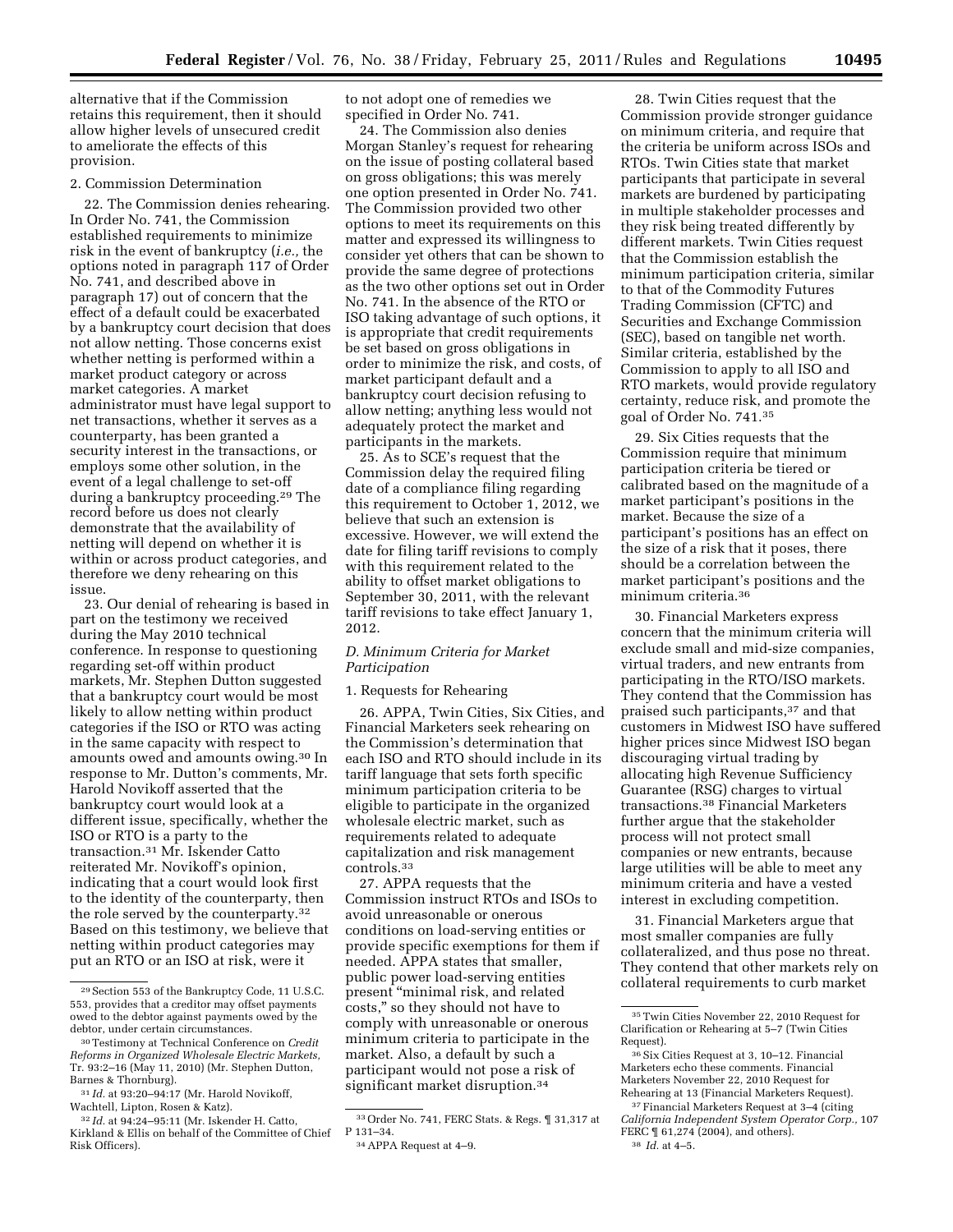risk, and that the CFTC does not require minimum capitalization.39

32. Financial Marketers also note that ISO New England Inc. (ISO–NE) and PJM Interconnection, LLC (PJM) have previously considered minimum participation criteria, but abandoned their efforts after concluding that they would reduce competition, result in greater market power by existing large companies, and not provide any additional protections to the market.40 Financial Marketers conclude that market participants have developed businesses based on participation in the organized wholesale electric markets, and regulations that would prohibit their participation would result in a regulatory taking that would require compensation.41

### 2. Commission Determination

33. The Commission denies rehearing. In Order No. 741, the Commission deferred to stakeholder processes the determination of reasonable minimum criteria for market participation.42 Because no market participation criteria have yet to be filed, the Commission cannot determine whether such criteria are or are not reasonable. However, we note that we did not mandate a single set of criteria for all participants in a market,43 and we see value in Six Cities' suggestion that stakeholders consider whether some criteria can be tiered or calibrated based on, for example, the size of a market participant's positions. Such an approach would allow for differentiation based on a market participant's characteristics, but still reduce the market's exposure to the risk of a default. We remind stakeholders that the Commission will review all criteria, including both market-wide criteria and any tiered or calibrated criteria, when such criteria are filed, to ensure that they are just and reasonable and not unduly discriminatory or preferential.

42Order No. 741, FERC Stats. & Regs. ¶ 31,317 at P 132–33.

43While we did indicate that criteria should apply to all market participants rather than only certain participants, *see* Order No. 741, FERC Stats. & Regs. ¶ 31,317 at P 133, our intent was that there be minimum criteria for all market participants and not that all market participants necessarily be held to the same minimum criteria. For some criteria, holding all market participants to the same minimum criteria may be appropriate. For other criteria, however, it may be appropriate to hold different participants to different minimum criteria, *e.g.,* based on the size of the participants' positions.

## *E. Grace Period To* ''*Cure*'' *Collateral Posting*

#### 1. Requests for Rehearing

34. East Texas Cooperatives request rehearing on the Commission's establishment of a two-day grace period to "cure" a collateral call.<sup>44</sup> East Texas Cooperatives assert that the Commission should not have established a uniform two-day period because it was not supported by sufficient evidence and the requirement will be onerous for small market participants with small staffs and constrained budgets. East Texas Cooperatives argue that most ISOs and RTOs already have two- or threeday cure periods, and the matter should have been left to their discretion. Alternatively, the Commission could establish a uniform three-day ''cure'' period for all entities or, as a last resort, a three-day period for not-for-profit load-serving entities, such as cooperatives, municipalities, and other public power entities.

### 2. Commission Determination

35. The Commission denies rehearing. In establishing the two-day cure period in Order No. 741, the Commission carefully weighed the needs of market participants with the need for the mitigation of uncertainty when the organized electric wholesale markets are under stress. As we learned during the financial crisis, a market administrator may request additional collateral when the market is under stress. As a result, timely cure of a collateral deficiency is critical. We also note that the CFTC called for a one-day cure period, while others promoted a three-day cure period, and we found—and continue to find—that the two-day cure period strikes a reasonable balance between mitigating uncertainty in the market and providing for the needs of participants.

## *F. Regulatory Flexibility Analysis*

### 1. Requests for Rehearing

36. APPA, Six Cities, and Financial Marketers challenge the Commission's conclusion that Order No. 741 ''will not have a significant economic impact on a substantial number of small entities." <sup>45</sup> They contend that the

Commission should analyze the effect of Order No. 741 on small entities, as required by the Regulatory Flexibility Act (RFA).46

37. APPA and Six Cities argue that the Commission erred in determining that small utilities within the balancing authority area of an RTO have a choice as to whether to join the RTO. Because large transmission owners are part of the RTO, they argue, small utilities must join to obtain necessary transmission and ancillary services. APPA estimates that more than a thousand public power distribution systems, plus rural electric cooperatives, are located in states served by RTOs and are "small utilities" within the meaning of RFA. APPA also contends that public power systems have unique financial constraints and may not be able to meet the new financial requirements that RTOs might impose.47

38. In support of its argument, Six Cities cites *Aeronautical Repair Station Ass'n,*48 in which, they state, the court held that even though air carriers were the direct objects of the rule promulgated by the Federal Aviation Administration (FAA), the employees of the contractors and subcontractors were also subject to the rule. The D.C. Circuit concluded that the FAA was required to analyze the effect of the rule on the contractors and subcontractors.49 Six Cities argues that the ISOs and RTOs are analogous to air carriers, and market participants can be compared to the contractors and subcontractors which are also directly regulated by the agency's rule.<sup>50</sup>

39. Financial Marketers argue that the Commission did not properly analyze the effect of minimum participation criteria on small financial traders under the RFA. Financial Marketers contend that the Commission's directives will push small financial traders out of ISO/ RTO markets and prevent market entry by smaller companies.51

### 2. Commission Determination

40. The RFA requires that, when promulgating a final rule, an agency must conduct an analysis that includes, among other things, "(3) a description of and an estimate of the number of small entities to which the rule will apply or an explanation of why no such estimate

<sup>39</sup> *Id.* at 29–31.

<sup>40</sup> *Id.* at 14–15.

<sup>41</sup> *Id.* at 32–33.

<sup>44</sup> *Id.* P 160–63.

 $^{45}$  *Id.* P 184. The RFA definition of "small entity" refers to the definition provided in the Small Business Act, which defines a ''small business concern'' as a business that is independently owned and operated and that is not dominant in its field of operation. 5 U.S.C. 601(3) (citing section 3 of the Small Business Act, 15 U.S.C. 632). The Small Business Size Standards component of the North American Industry Classification System defines a small electric utility as one that, including its affiliates, is primarily engaged in the generation, transmission, and/or distribution of electric energy

for sale and whose total electric output for the preceding fiscal years did not exceed 4 million MWh. 13 CFR 121.201 (2010).

<sup>46</sup> 5 U.S.C. 601–12.

<sup>47</sup>APPA Request at 10.

<sup>48</sup> *Aeronautical Repair Station Ass'n, Inc.* v. *FAA,* 494 F.3d 161 (D.C. Cir. 2007).

<sup>49</sup> *Id.* at 177.

<sup>50</sup>Six Cities Request at 6–9.

<sup>51</sup>Financial Marketers Request at 18–20.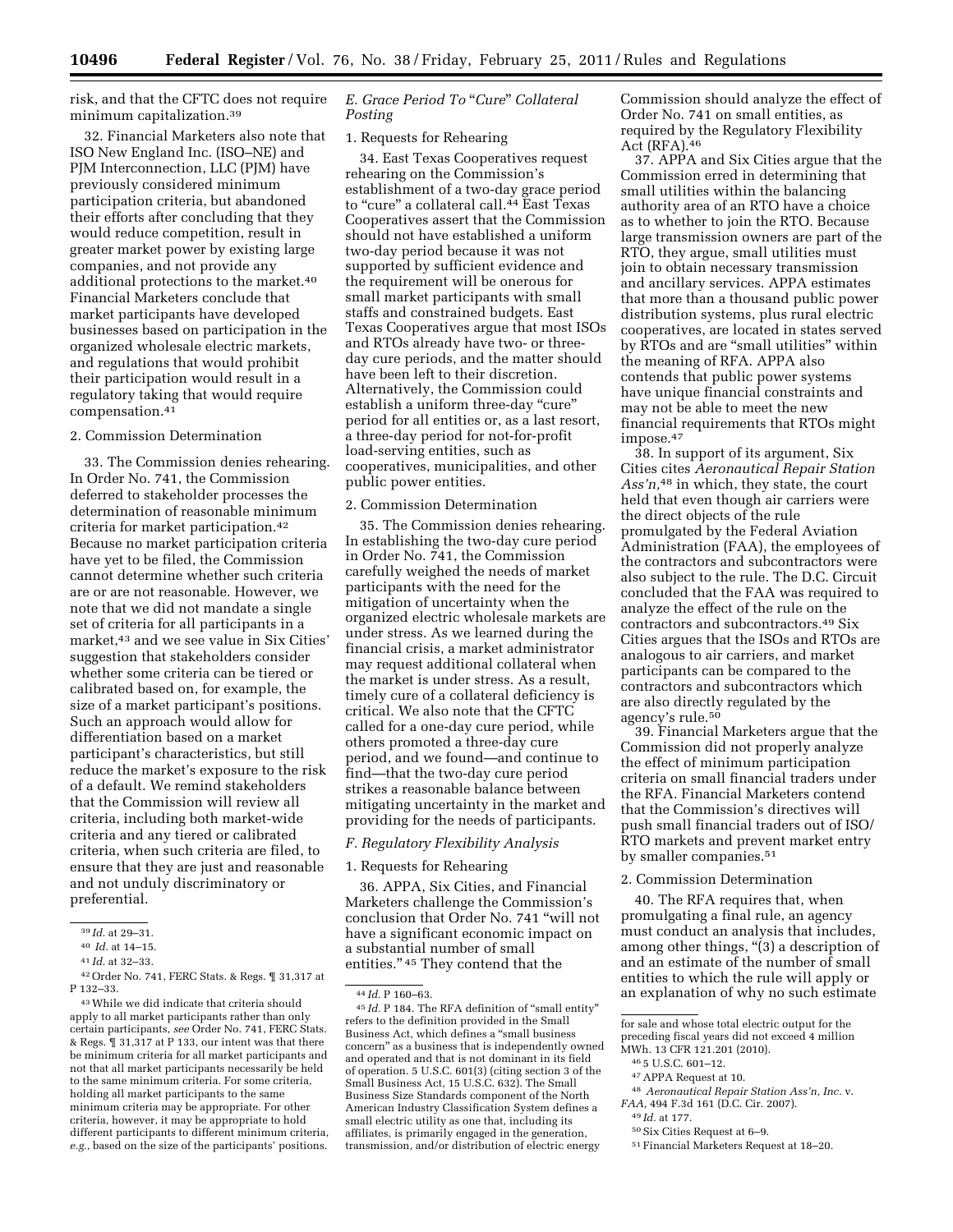is available; \* \* \* and (5) a description of the steps the agency has taken to minimize the significant economic impact on small entities consistent with the stated objectives of applicable statutes \* \* \*." 52

41. Under the RFA, an agency must consider the economic impact on entities directly affected and regulated by the subject regulations. The D.C. Circuit has held that Congress did not, however, intend to require that the agency ''consider every indirect effect that any regulation might have on small businesses in any stratum of the national economy.'' 53 More recently, the Seventh Circuit compared the holdings in several cases considering the RFA, including *Aeronautical Repair Station Ass'n,* and described the rule as follows: ''Small entities directly regulated by the proposed statute—whose conduct is circumscribed or mandated—may bring a challenge to the RFA analysis or certification of an agency. \* \* \* However, when the regulation reaches small entities only indirectly, they do not have standing to bring an RFA challenge.'' 54 The court further stated that, where the regulation "expressly" addresses an entity's actions, that entity is subject to an RFA analysis, and that, although the regulation may affect the actions of other entities, those other entities are not subject to an RFA analysis.55

42. We note at the outset that the regulations adopted in this proceeding directly apply to RTOs and ISOs only, not small entities, thus the Commission is not required to assess the impact of the rule on small entities.56 In contrast to *Aeronautical Repair Station Ass'n,* in which the regulations expressly required certain actions by small entities, in this rulemaking, the regulations require specific actions only by the RTOs and ISOs.57 Further, the relevant impact considered under the RFA is the impact of compliance, including ''the projected reporting, recordkeeping and other compliance requirements of the proposed rule.'' 58 Those obligations are directly imposed

on RTOs and ISOs only, and not market participants.

43. Additionally, in issuing Order No. 741, the Commission focused on protecting the organized wholesale electric markets from default by a market participant. In the event of a default by a market participant, the losses related to that default must be socialized among all other market participants, potentially leading to cascading defaults, all leading to adverse effects on customers. The Commission sought to balance measures intended to protect the market and market participants from the risk of a default against the effect of the measures on market participants. For instance, in establishing the cap on unsecured credit,59 setting the two-day cure period,60 and, on rehearing, allowing RTOs/ISOs to consider a market participant's level of participation in the market in setting minimum criteria,<sup>61</sup> the Commission has sought to protect the markets and market participants from the risk of a default, while providing consideration of the needs of the market participants themselves.

44. The Commission thus has sought to accommodate market participants' concerns while still meeting its responsibility to protect markets to ensure that the resulting rates are just and reasonable and not unduly discriminatory or preferential under FPA sections 205 and 206; however, we are not obligated to conduct a further analysis under the RFA. The regulations promulgated in Order No. 741 and here direct the actions of the ISOs and RTOs in administering the organized wholesale electric markets. While the regulations may indirectly affect other entities—market participants, including investor-owned utilities, municipalities and cooperatives, and financial marketers, as well as customers of all kinds—we are not required to conduct an analysis under the RFA on such entities in this proceeding.

45. Furthermore, by requiring tariff revisions to protect the markets and market participants from the risk and resulting cost of default by others, we are not only protecting market participants from the risk and resulting costs of default by others, but we are, in particular, protecting those smaller market participants that are least able to withstand a default. Smaller market participants have fewer resources available to them to deal with a default when one occurs, and thus it is

particularly important for smaller market participants that the Commission put in place measures that minimize the risk of a default and the resulting cost of a default.

46. Further, we note that ISOs and RTOs are in the best position, in the first instance, to assess to what extent credit practices, as implemented in their markets, will have an adverse effect on their market participants, as well as the potential harm to the market in the event of a default. Thus, as noted in Order No. 741, ISOs and RTOs may, through their stakeholder processes, propose specific exemptions for individual entities whose participation is such that a default would not risk significant market disruptions.62 We also note that, as the ISOs and RTOs submit their compliance filings, interested persons will have an opportunity to contest the various revisions as filed for individual tariffs, and the Commission remains open to comments on the particular revisions at that time. The Commission, however, will not, at this time, adopt any exemptions.

### **III. Information Collection Statement**

47. The Office of Management and Budget (OMB) regulations require that OMB approve certain information collection requirements imposed by an agency.63 The revisions in Order No. 741 to the information collection requirements for ISOs and RTOs were approved under OMB Control Nos. 1902–0096. While this order clarifies and revises aspects of the existing information collection requirements, it does not add to these requirements. Accordingly, a copy of this order will be sent to OMB for informational purposes only.

#### **IV. Document Availability**

48. In addition to publishing the full text of this document in the **Federal Register**, the Commission provides all interested persons an opportunity to view and/or print the contents of this document via the Internet through the Commission's Home Page (*[http://](http://www.ferc.gov) [www.ferc.gov](http://www.ferc.gov)*) and in the Commission's Public Reference Room during normal business hours (8:30 a.m. to 5 p.m. Eastern time) at 888 First Street, NE., Room 2A, Washington, DC 20426.

49. From the Commission's Home Page on the Internet, this information is available in the Commission's document management system, eLibrary. The full

<sup>52</sup> 5 U.S.C. 604(a)(3), (5).

<sup>53</sup> *Mid-Tex Electric Cooperative* v. *FERC,* 773 F.2d 327, 343 (D.C. Cir. 1985); *see also Cement Kiln Recycling Coalition* v. *EPA,* 255 F.3d 855, 868–69 (D.C. Cir. 2001).

<sup>54</sup>*White Eagle Cooperative Association* v. *Conner,*  553 F.3d 467, 480 (7th Cir. 2009).

<sup>55</sup> *Id.* 

<sup>56</sup>*Cement Kiln Recycling Coalition,* 255 F.3d at 869.

<sup>57</sup>*Aeronautical Repair Station Ass'n, Inc,* 494 F.3d at 177.

<sup>58</sup> *Mid-Tex Electric Cooperative,* 773 F.2d at 342 (citing 5 U.S.C. § 603(b)(4) and related legislative history).

<sup>59</sup>Order No. 741, FERC Stats. & Regs. ¶ 31,317 at P 50.

<sup>60</sup> *Id.* P 161.

<sup>61</sup>*See supra* P 33.

<sup>62</sup>Order No. 741, FERC Stats. & Regs. ¶ 31,317 at P 165. We also note that a market participant retains its right to individually seek an exemption under section 206 of the FPA.

<sup>63</sup> 5 CFR 1320.11.